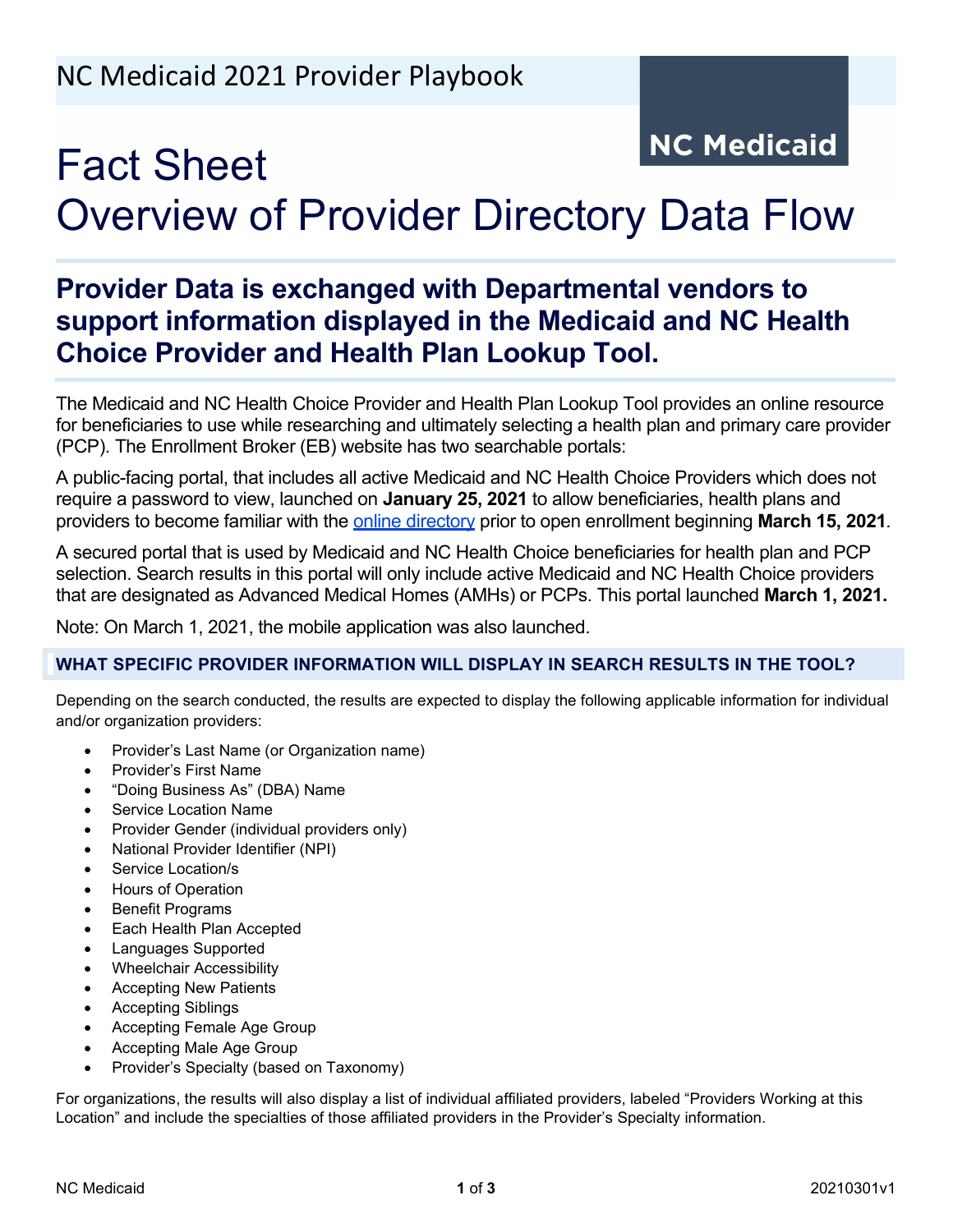### **PROVIDER DATA FLOW**

The diagram below details the provider data flow from the individual or organization provider to the Medicaid and NC Health Choice Provider and Health Plan Lookup Tool and is followed by a statement of the purpose and responsibility of each party.



# **Provider Directory Data Flow**

#### **Provider**

Using NC Tracks, providers are responsible for completing and maintaining their provider data for any service locations they want included in the lookup tool or in the prepaid health plan (PHP) network directory. The provider or designated office administrator accesses their provider data using the secured NCTracks provider portal to submit changes using the Managed Change Request (MCR) process. Depending on the type of update, the change may occur immediately, or if the change triggers credentialing activities, the change may take up to three weeks to become final. Providers having trouble submitting MCRs may contact the NCTracks Call Center at 800-688-6696 for support.

#### **NCTracks - Provider Enrollment and Manage Change Requests**

The source of record for provider data defined by service location. *See PCP Data Structure and Organization Roster for additional references.*

#### **PHPs/Eastern Band of Cherokee Indian (EBCI) Tribal Option**

PHPs and the EBCI Tribal Option use the Department's provider source of record to engage in their network contracting. Both entities shall accept provider credentialing and verified information from the Department, or designated Department vendor, and shall not request any additional credentialing information from a provider without the Department's written prior approval. These health plan entities are **NOT** prohibited from collecting other information from providers necessary for their contracting decisions. PHPs and the EBCI Tribal Option submit their provider network to the Department. The same information is used to display on their own website directories. \*Note: Provider information that PHPs obtain from Clinically Integrated Networks (CINs) must be reconciled against the NCTracks provider data before the PHP reports the information in their respective network file.

#### **NCTracks – Consolidated Provider Directory**

NCTracks reconciles the PHP and Tribal Option network information and creates a consolidated directory that also includes the NC Medicaid Direct providers not contracted with a PHP or Tribal Option network. Any provider network data that fails validation is rejected and does not become part of the provider's managed care record. Rejected network data is excluded from the consolidated provider data information transmitted to the EB for the provider directory tool.